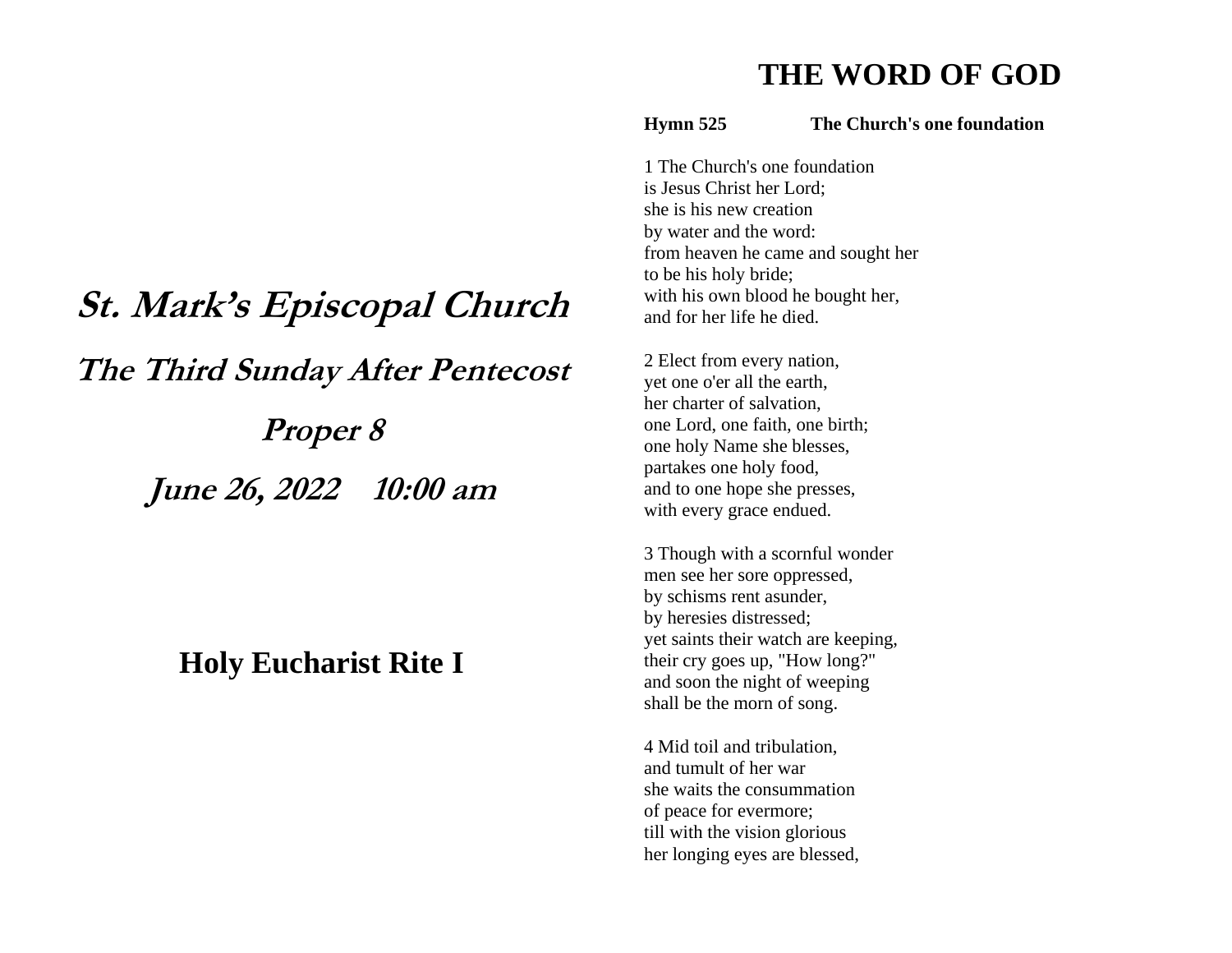and the great Church victorious shall be the Church at rest.

5 Yet she on earth hath union with God, the Three in One, and mystic sweet communion with those whose rest is won. O happy ones and holy! Lord, give us grace that we like them, the meek and lowly, on high may dwell with thee.

 Blessed be God: Father, Son, and Holy Spirit. *People And blessed be his kingdom, now and for ever. Amen.*

Almighty God, unto whom all hearts are open, all desires known, and from whom no secrets are hid: Cleanse the thoughts of our hearts by the inspiration of thy Holy Spirit, that we may perfectly love thee, and worthily magnify thy holy Name; through Christ our Lord. *Amen.*

Hear what our Lord Jesus Christ saith:

Thou shalt love the Lord thy God with all thy heart, and with all thy soul, and with all thy mind. This is the first and great commandment. And the second is like unto it: Thou shalt love thy neighbor as thyself. On these two commandments hang all the Law and the Prophets.

*Glory be to God on high, and on earth peace, good will towards men.*

*We praise thee, we bless thee, we worship thee, we glorify thee, we give thanks to thee for thy great glory, O Lord God, heavenly King, God the Father Almighty.*

*O Lord, the only-begotten Son, Jesus Christ; O Lord God, Lamb of God, Son of the Father,*  *that takest away the sins of the world, have mercy upon us.*

*Thou that takest away the sins of the world, receive our prayer. Thou that sittest at the right hand of God the Father, have mercy upon us. For thou only art holy; thou only art the Lord; thou only, O Christ, with the Holy Ghost, art most high in the glory of God the Father. Amen.*

#### **The Collect of the Day**

The Celebrant says to the people

|        | The Lord be with you.  |
|--------|------------------------|
| People | And with thy spirit.   |
|        | Celebrant Let us pray. |

O Almighty God, who hast built thy Church upon the foundation of the apostles and prophets, Jesus Christ himself being the chief cornerstone: Grant us so to be joined together holy temple acceptable unto thee; through the same Jesus Christ our Lord, who liveth and reigneth with thee and the Holy Spirit, one God, for ever and ever. *Amen.*

#### **The Lessons**

#### **2 Kings 2:1-2, 6-14**

Now when the Lord was about to take Elijah up to heaven by a whirlwind, Elijah and Elisha were on their way from Gilgal. Elijah said to Elisha, "Stay here; for the Lord has sent me as far as Bethel." But Elisha said, "As the Lord lives, and as you yourself live, I will not leave you." So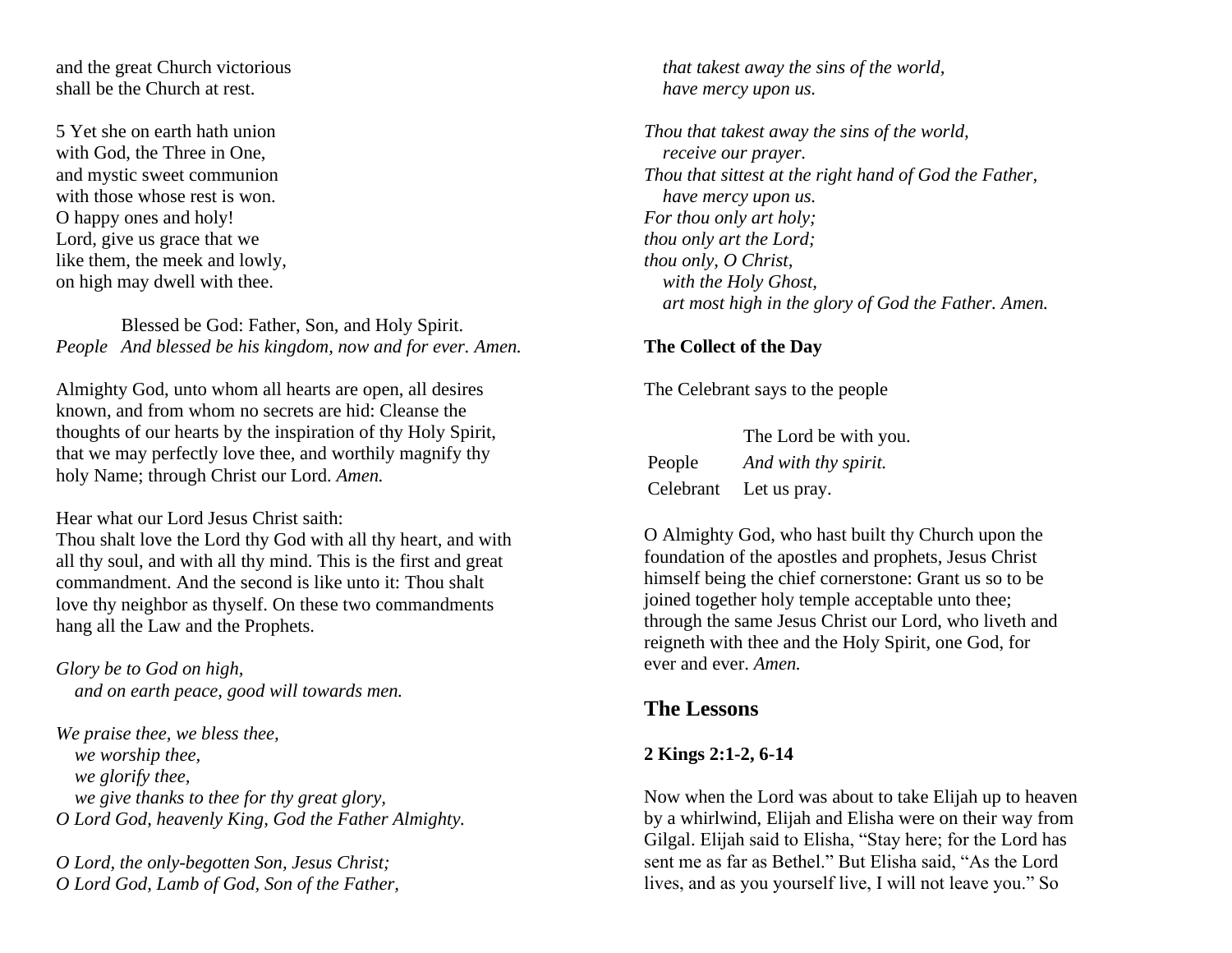they went down to Bethel. Then Elijah said to him, "Stay here; for the Lord has sent me to the Jordan." But he said, "As the Lord lives, and as you yourself live, I will not leave you." So the two of them went on. Fifty men of the company of prophets also went, and stood at some distance from them, as they both were standing by the Jordan. Then Elijah took his mantle and rolled it up, and struck the water; the water was parted to the one side and to the other, until the two of them crossed on dry ground.

When they had crossed, Elijah said to Elisha, "Tell me what I may do for you, before I am taken from you." Elisha said, "Please let me inherit a double share of your spirit." He responded, "You have asked a hard thing; yet, if you see me as I am being taken from you, it will be granted you; if not, it will not." As they continued walking and talking, a chariot of fire and horses of fire separated the two of them, and Elijah ascended in a whirlwind into heaven. Elisha kept watching and crying out, "Father, father! The chariots of Israel and its horsemen!" But when he could no longer see him, he grasped his own clothes and tore them in two pieces.

He picked up the mantle of Elijah that had fallen from him, and went back and stood on the bank of the Jordan. He took the mantle of Elijah that had fallen from him, and struck the water, saying, "Where is the Lord, the God of Elijah?" When he had struck the water, the water was parted to the one side and to the other, and Elisha went over.

 The Word of the Lord. People *Thanks be to God*

**Psalm 77:1-2, 11-20** *Voce mea ad Dominum*

1 I will cry aloud to God; \* I will cry aloud, and he will hear me.

- 2 In the day of my trouble I sought the Lord; \* my hands were stretched out by night and did not tire; I refused to be comforted.
- 11 I will remember the works of the LORD, \* and call to mind your wonders of old time.
- 12 I will meditate on all your acts \* and ponder your mighty deeds.
- 13 Your way, O God, is holy; \* who is so great a god as our God?
- 14 You are the God who works wonders \* and have declared your power among the peoples.
- 15 By your strength you have redeemed your people, \* the children of Jacob and Joseph.
- 16 The waters saw you, O God; the waters saw you and trembled; \* the very depths were shaken.
- 17 The clouds poured out water; the skies thundered; \* your arrows flashed to and fro;
- 18 The sound of your thunder was in the whirlwind; your lightnings lit up the world; \* the earth trembled and shook.

19 Your way was in the sea, and your paths in the great waters, \* yet your footsteps were not seen.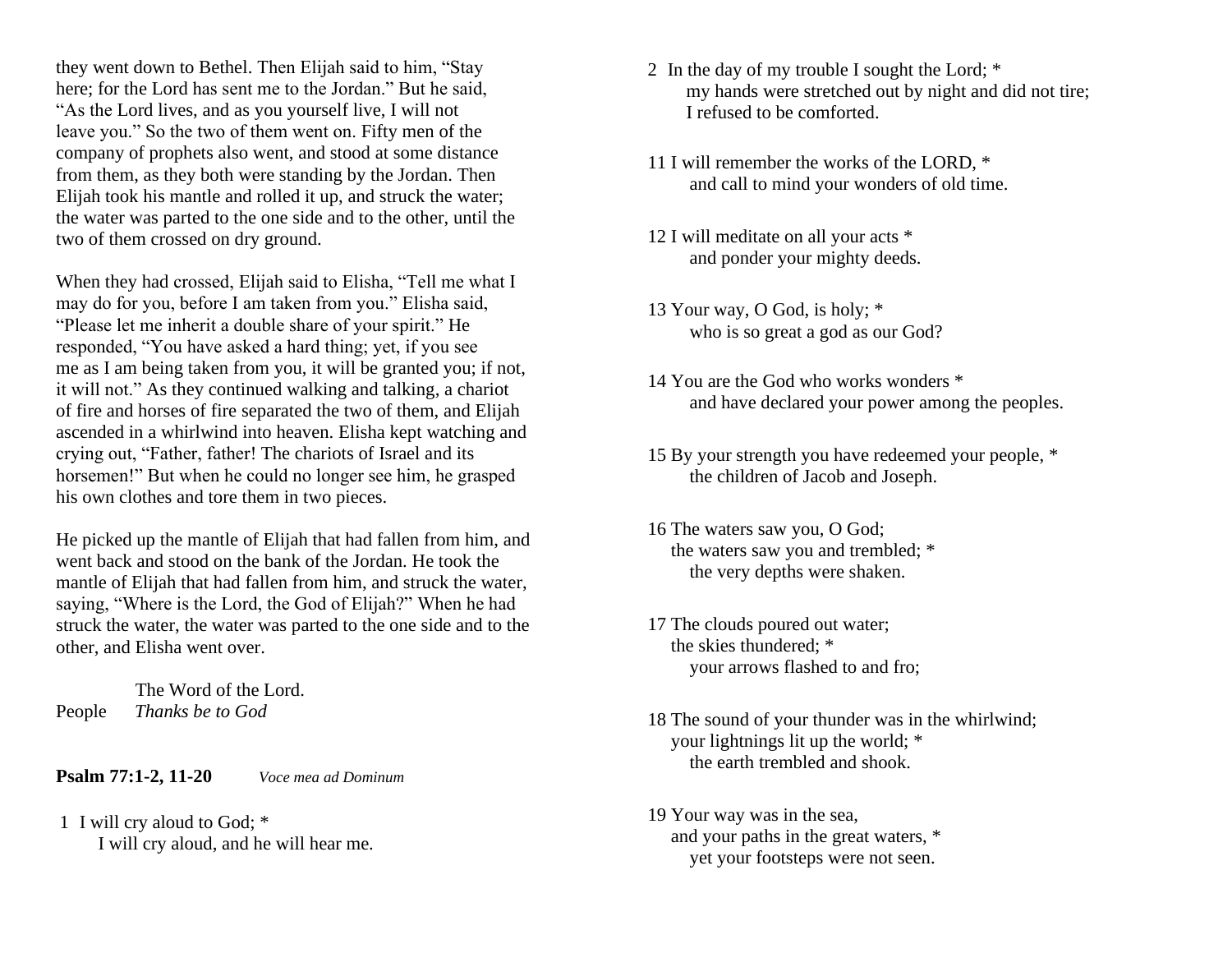20 You led your people like a flock \* by the hand of Moses and Aaron.

#### **Galatians 5:1,13-25**

For freedom Christ has set us free. Stand firm, therefore, and do not submit again to a yoke of slavery.

For you were called to freedom, brothers and sisters; only do not use your freedom as an opportunity for self-indulgence, but through love become slaves to one another. For the whole law is summed up in a single commandment, "You shall love your neighbor as yourself." If, however, you bite and devour one another, take care that you are not consumed by one another. Live by the Spirit, I say, and do not gratify the desires of the flesh. For what the flesh desires is opposed to the Spirit, and what the Spirit desires is opposed to the flesh; for these are opposed to each other, to prevent you from doing what you want. But if you are led by the Spirit, you are not subject to the law. Now the works of the flesh are obvious: fornication, impurity, licentiousness, idolatry, sorcery, enmities, strife, jealousy, anger, quarrels, dissensions, factions, envy, drunkenness, carousing, and things like these. I am warning you, as I warned you before: those who do such things will not inherit the kingdom of God. By contrast, the fruit of the Spirit is love, joy, peace, patience, kindness, generosity, faithfulness, gentleness, and self-control. There is no law against such things. And those who belong to Christ Jesus have crucified the flesh with its passions and desires. If we live by the Spirit, let us also be guided by the Spirit.

 The Word of the Lord. People *Thanks be to God*

#### **Hymn 550 Jesus calls us; o'er the tumult**

1 Jesus calls us; o'er the tumult of our life's wild, restless sea,

day by day his clear voice soundeth, saying, "Christian, follow me;"

2 as, of old, Saint Andrew heard it by the Galilean lake, turned from home and toil and kindred, leaving all for his dear sake.

3 Jesus calls us from the worship of the vain world's golden store; from each idol that would keep us, saying, "Christian, love me more."

4 In our joys and in our sorrows, days of toil and hours of ease, still he calls, in cares and pleasures, "Christian, love me more than these."

5 Jesus calls us! By thy mercies, Savior, may we hear thy call, give our hearts to thine obedience, serve and love thee best of all.

> The Holy Gospel of our Lord Jesus Christ according to Luke.

People *Glory be to thee, O Lord.*

#### **Luke 9:51-62**

When the days drew near for him to be taken up, he set his face to go to Jerusalem. And he sent messengers ahead of him. On their way they entered a village of the Samaritans to make ready for him; but they did not receive him, because his face was set toward Jerusalem. When his disciples James and John saw it, they said, "Lord, do you want us to command fire to come down from heaven and consume them?" But he turned and rebuked them. Then they went on to another village.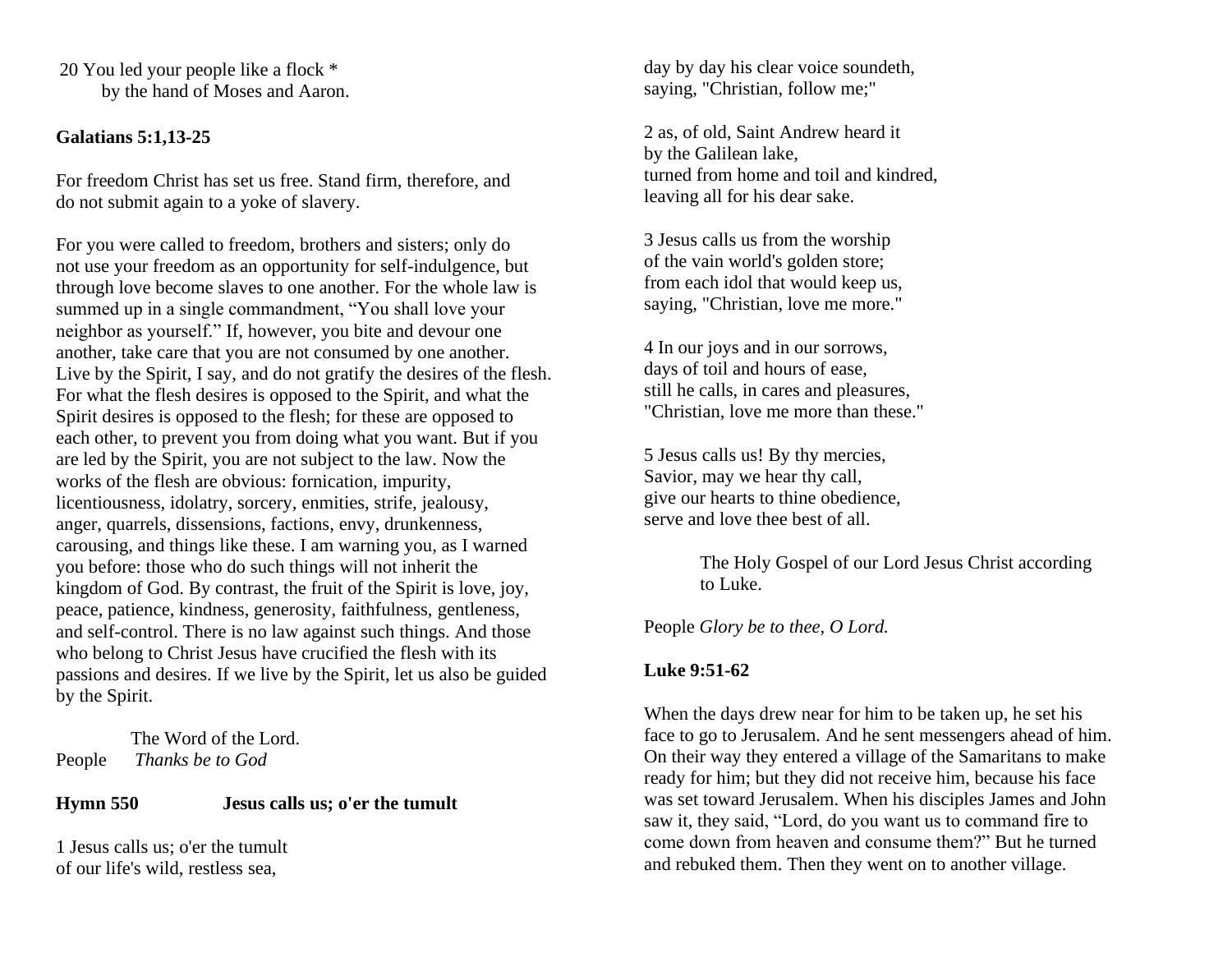As they were going along the road, someone said to him, "I will follow you wherever you go." And Jesus said to him, "Foxes have holes, and birds of the air have nests; but the Son of Man has nowhere to lay his head." To another he said, "Follow me." But he said, "Lord, first let me go and bury my father." But Jesus said to him, "Let the dead bury their own dead; but as for you, go and proclaim the kingdom of God." Another said, "I will follow you, Lord; but let me first say farewell to those at my home." Jesus said to him, "No one who puts a hand to the plow and looks back is fit for the kingdom of God."

The Gospel of the Lord. People *Praise be to thee, O Christ.*

#### **The Sermon The Rev. Nancy L. Threadgill**

#### **The Nicene Creed**

*I believe in one God, the Father Almighty, maker of heaven and earth, and of all things visible and invisible;*

*And in one Lord Jesus Christ, the only-begotten Son of God, begotten of his Father before all worlds, God of God, Light of Light, very God of very God, begotten, not made, being of one substance with the Father; by whom all things were made; who for us men and for our salvation came down from heaven, and was incarnate by the Holy Ghost of the Virgin Mary, and was made man; and was crucified also for us under Pontius Pilate; he suffered and was buried;*

 *and the third day he rose again according to the Scriptures, and ascended into heaven, and sitteth on the right hand of the Father; and he shall come again, with glory, to judge both the quick and the dead; whose kingdom shall have no end.*

*And I believe in the Holy Ghost the Lord, and Giver of Life, who proceedeth from the Father and the Son; who with the Father and the Son together is worshiped and glorified; who spake by the Prophets. And I believe one holy Catholic and Apostolic Church; I acknowledge one Baptism for the remission of sins; and I look for the resurrection of the dead, and the life of the world to come. Amen.*

# **The Prayers of the People**

#### **Form IV**

#### *Deacon or other leader*

Let us pray for the Church and for the world.

Grant, Almighty God, that all who confess your Name may be united in your truth, live together in your love, and reveal your glory in the world.

#### *Silence*

Lord, in your mercy *Hear our prayer.*

Guide the people of this land, and of all the nations, in the ways of justice and peace; that we may honor one another and serve the common good.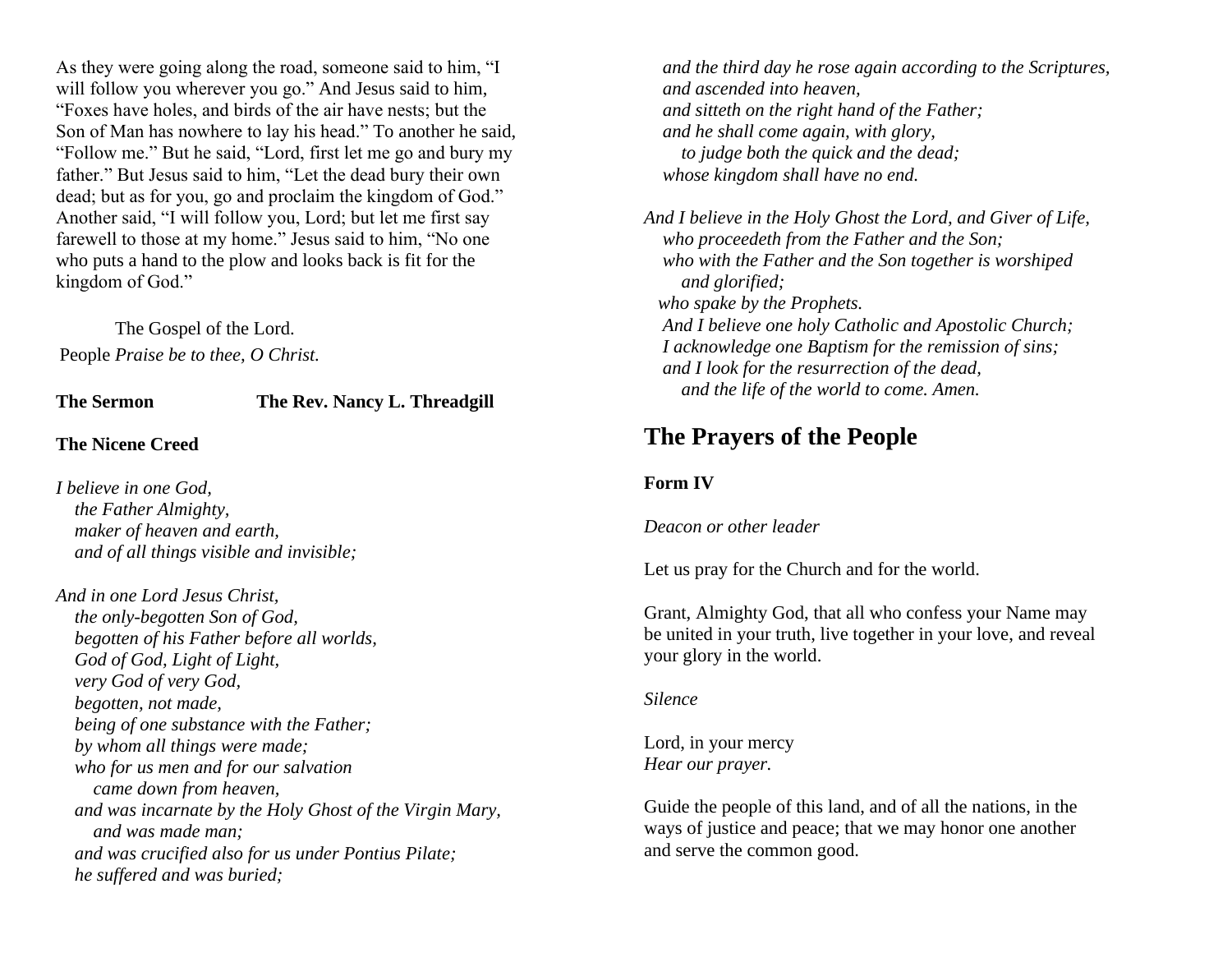#### *Silence*

Lord, in your mercy *Hear our prayer.*

Give us all a reverence for the earth as your own creation, that we may use its resources rightly in the service of others and to your honor and glory.

#### *Silence*

Lord, in your mercy *Hear our prayer.*

Bless all whose lives are closely linked with ours, and Grant that we may serve Christ in them, and love one another as he loves us.

#### *Silence*

Lord, in your mercy *Hear our prayer.*

Comfort and heal all those who suffer in body, mind, or spirit; give them courage and hope in their troubles, and bring them the joy of your salvation.

#### *Silence*

Lord, in your mercy *Hear our prayer.*

We commend to your mercy all who have died, that your will for them may be fulfilled; and we pray that we may share with all your saints in your eternal kingdom.

*Silence*

Lord, in your mercy *Hear our prayer.*

Almighty God, kindle, we beseech thee, in every heart the true love of peace, and guide with thy wisdom those who take counsel for the nations of the earth, that in tranquillity thy dominion may increase till the earth is filled with the knowledge of thy love; through Jesus Christ our Lord, who liveth and reigneth with thee, in the unity of the Holy Spirit, one God, now and for ever. *Amen.*

#### **Confession of Sin**

Ye who do truly and earnestly repent you of your sins, and are in love and charity with your neighbors, and intend to lead a new life, following the commandments of God, and walking from henceforth in his holy ways: Draw near with faith, and make your humble confession to Almighty God, devoutly kneeling.

*Silence may be kept.*

#### *Minister and People*

*Most merciful God, we confess that we have sinned against thee in thought, word, and deed, by what we have done, and by what we have left undone. We have not loved thee with our whole heart; we have not loved our neighbors as ourselves. We are truly sorry and we humbly repent. For the sake of thy Son Jesus Christ, have mercy on us and forgive us; that we may delight in thy will, and walk in thy ways, to the glory of thy Name. Amen.*

*The Priest stands and says*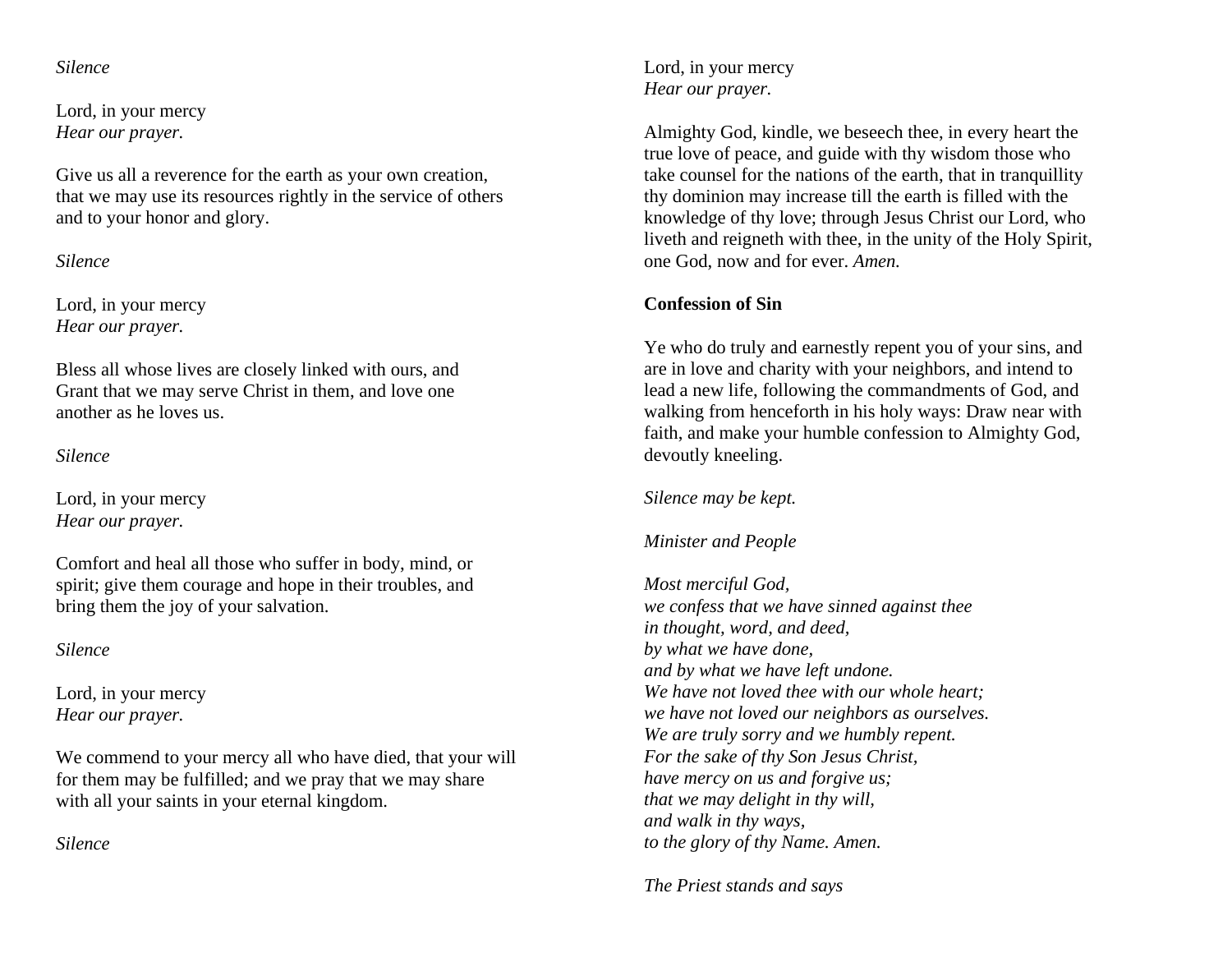Almighty God, our heavenly Father, who of his great Mercy hath promised forgiveness of sins to all those who with hearty repentance and true faith turn unto him, have mercy upon you, pardon and deliver you from all your sins, confirm and strengthen you in all goodness, and bring you to everlasting life; through Jesus Christ our Lord. *Amen.*

Hear the Word of God to all who truly turn to him.

If any man sin, we have an Advocate with the Father, Jesus Christ the righteous; and he is the perfect offering for our sins, and not for ours only, but for the sins of the whole world. *1 John 2:1-2*

#### **The Peace**

*The Celebrant says to the people*

 The peace of the Lord be always with you. People *And with thy spirit.*

*Then the Ministers and People may greet one another in the name of the Lord.*

# **The Holy Communion**

Thine, O Lord, is the greatness, and the power, and the glory, and the victory, and the majesty. For all that is in the heaven and in the earth is thine. Thine is the kingdom, O Lord, and thou art exalted as head above all. *1 Chronicles 29:11*

### **Hymn 537 Christ for the world we sing**

1 Christ for the world we sing! The world to Christ we bring with loving zeal; the poor and them that mourn,

the faint and overborne, sin-sick and sorrow-worn, whom Christ doth heal.

2 Christ for the world we sing! The world to Christ we bring with fervent prayer; the wayward and the lost, by restless passions tossed, redeemed at countless cost, from dark despair.

3 Christ for the world we sing! The world to Christ we bring with one accord; with us the work to share. with us reproach to dare, with us the cross to bear, for Christ our Lord.

4 Christ for the world we sing! The world to Christ we bring with joyful song; the newborn souls, whose days, reclaimed from error's ways, inspired with hope and praise, to Christ belong.

# **The Great Thanksgiving**

### **Eucharistic Prayer I**

*The people remain standing. The Celebrant faces them and says*

 The Lord be with you. *People And with thy spirit. Celebrant* Lift up your hearts.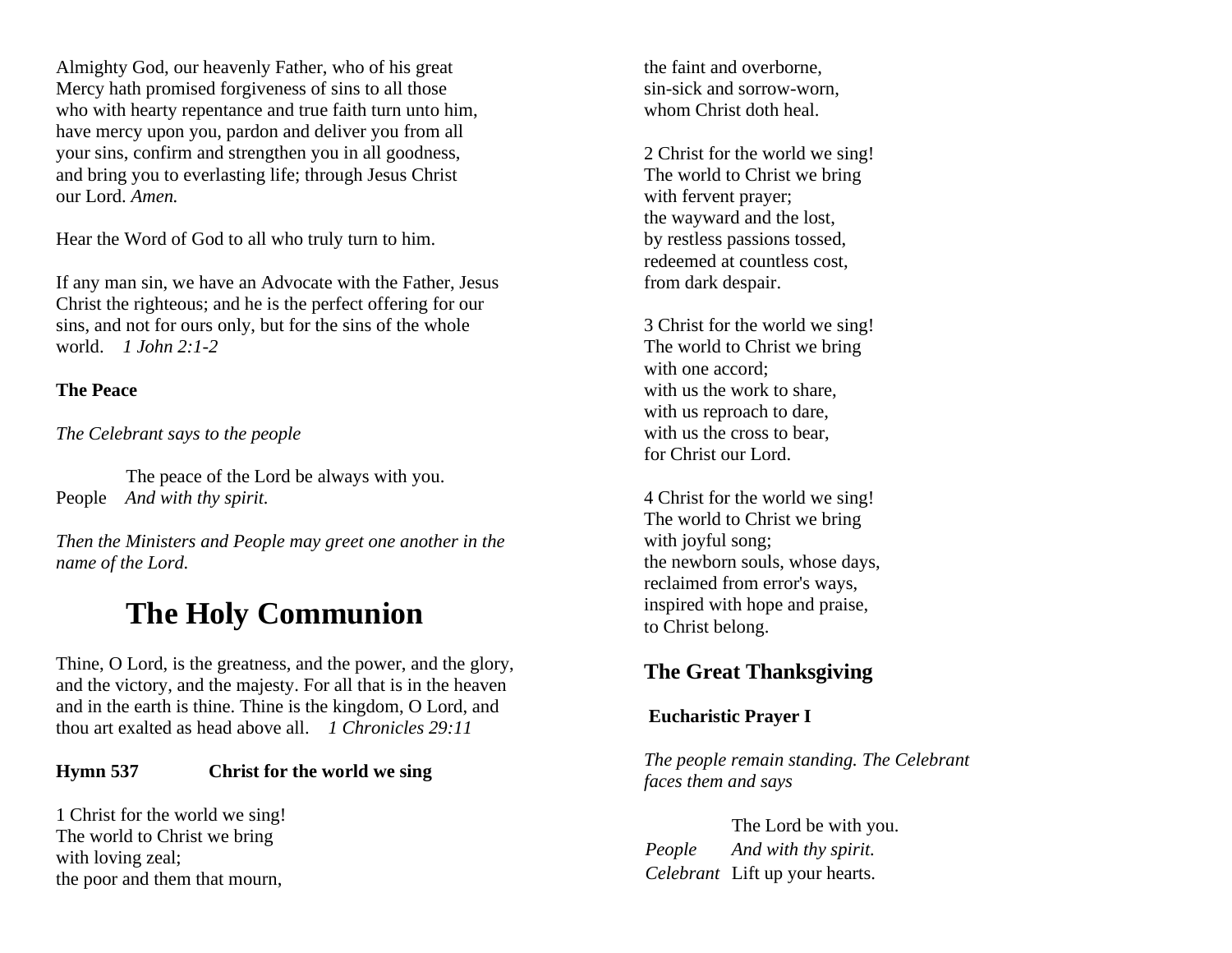*People We lift them up unto the Lord. Celebrant* Let us give thanks unto our Lord God. *People It is meet and right so to do.*

*Then, facing the Holy Table, the Celebrant proceeds*

It is very meet, right, and our bounden duty, that we should at all times, and in all places, give thanks unto thee, O Lord, holy Father, almighty, everlasting God.

Who by water and the Holy Spirit hast made us a new people in Jesus Christ our Lord, to show forth thy glory in all the world.

Therefore with Angels and Archangels, and with all the company of heaven, we laud and magnify thy glorious Name; evermore praising thee, and saying,

#### *Celebrant and People*

*Holy, holy, holy, Lord God of Hosts: Heaven and earth are full of thy Glory. Glory be to thee, O Lord Most High.*

*Blessed is he that cometh in the name of the Lord. Hosanna in the highest.*

*The people kneel or stand.*

#### *Then the Celebrant continues*

All glory be to thee, Almighty God, our heavenly Father, for that thou, of thy tender mercy, didst give thine only Son Jesus Christ to suffer death upon the cross for our redemption; who made there, by his one oblation of himself once offered, a full, perfect, and sufficient sacrifice, oblation, and satisfaction, for the sins of the whole world; and did institute, and in his holy

Gospel command us to continue, a perpetual memory of that his precious death and sacrifice, until his coming again.

For in the night in which he was betrayed, he took bread; and when he had given thanks, he brake it, and gave it to his disciples, saying, "Take, eat, this is my Body, which is given for you. Do this in remembrance of me."

Likewise, after supper, he took the cup; and when he had given thanks, he gave it to them, saying, "Drink ye all of this; for this is my Blood of the New Testament, which is shed for you, and for many, for the remission of sins. Do this, as oft as ye shall drink it, in remembrance of me."

Wherefore, O Lord and heavenly Father, according to the institution of thy dearly beloved Son our Savior Jesus Christ, we, thy humble servants, do celebrate and make here before thy divine Majesty, with these thy holy gifts, which we now offer unto thee, the memorial thy Son hath commanded us to make; having in remembrance his blessed passion and precious death, his mighty resurrection and glorious ascension; rendering unto thee most hearty thanks for the innumerable benefits procured unto us by the same.

And we most humbly beseech thee, O merciful Father, to hear us; and, of thy almighty goodness, vouchsafe to bless and sanctify, with thy Word and Holy Spirit, these thy gifts and creatures of bread and wine; that we, receiving them according to thy Son our Savior Jesus Christ's holy institution, in remembrance of his death and passion, may be partakers of his most blessed Body and Blood.

And we earnestly desire thy fatherly goodness mercifully to accept this our sacrifice of praise and thanksgiving; most humbly beseeching thee to grant that, by the merits and death of thy Son Jesus Christ, and through faith in his blood, we, and all thy whole Church, may obtain remission of our sins, and all other benefits of his passion.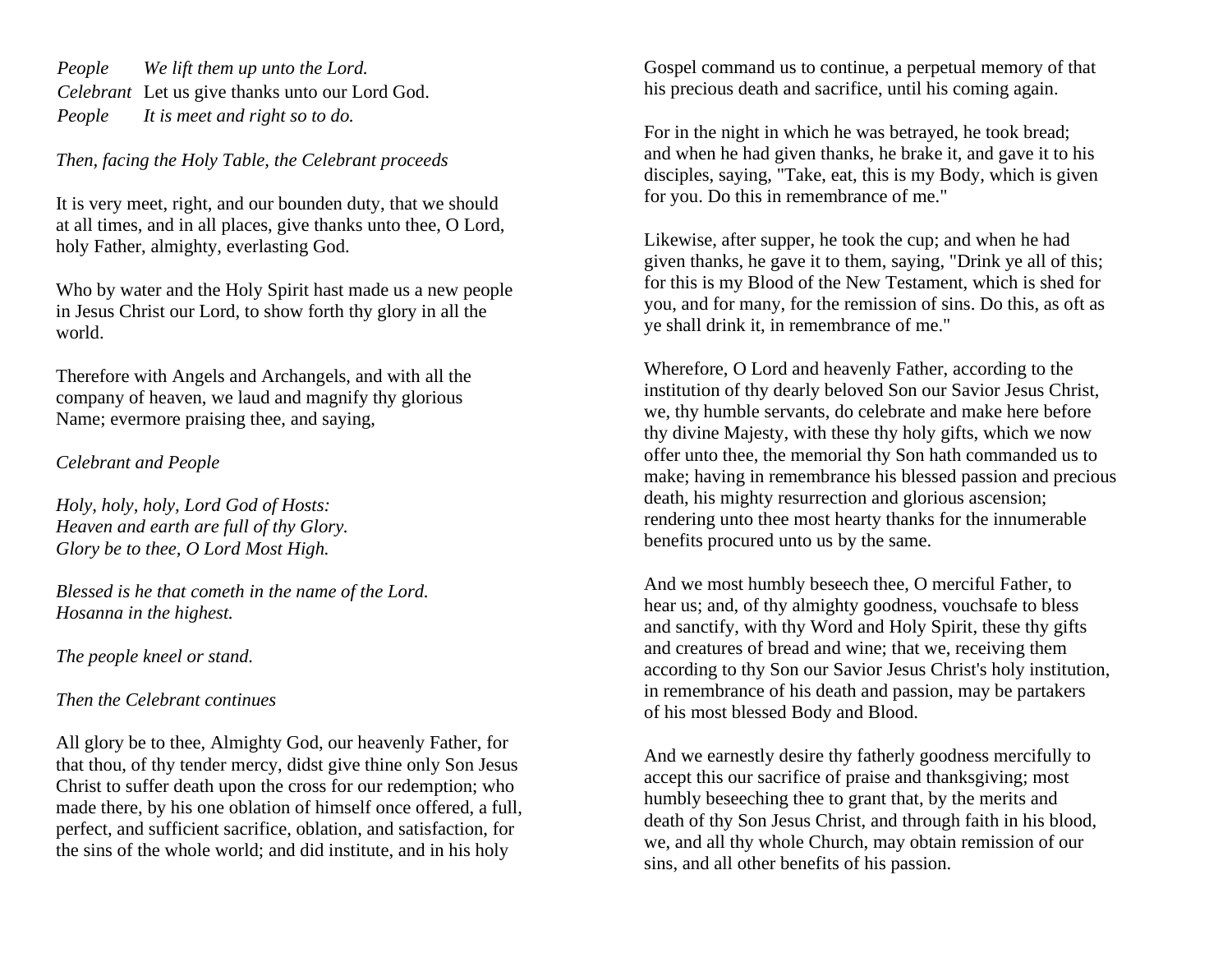And here we offer and present unto thee, O Lord, our selves, our souls and bodies, to be a reasonable, holy, and living sacrifice unto thee; humbly beseeching thee that we, and all others who shall be partakers of this Holy Communion, may worthily receive the most precious Body and Blood of thy Son Jesus Christ, be filled with thy grace and heavenly benediction, and made one body with him, that he may dwell in us, and we in him.

And although we are unworthy, through our manifold sins, to offer unto thee any sacrifice, yet we beseech thee to accept this our bounden duty and service, not weighing our merits, but pardoning our offenses, through Jesus Christ our Lord;

By whom, and with whom, in the unity of the Holy Ghost, all honor and glory be unto thee, O Father Almighty, world without end. *AMEN*.

And now, as our Savior Christ hath taught us, we are bold to say,

#### *People and Celebrant*

*Our Father, who art in heaven, hallowed be thy Name, thy kingdom come, thy will be done, on earth as it is in heaven.*

*Give us this day our daily bread. And forgive us our trespasses, as we forgive those who trespass against us. And lead us not into temptation, but deliver us from evil. For thine is the kingdom, and the power, and the glory, for ever and ever. Amen.*

#### **The Breaking of the Bread**

#### *The Celebrant breaks the consecrated Bread.*

*A period of silence is kept.*

Christ our Passover is sacrificed for us; *Therefore let us keep the feast.*

*O Lamb of God, that takest away the sins of the world, have mercy upon us. O Lamb of God, that takest away the sins of the world, have mercy upon us. O Lamb of God, that takest away the sins of the world, grant us thy peace.*

*We do not presume to come to this thy Table, O merciful Lord, trusting in our own righteousness, but in thy manifold and great mercies. We are not worthy so much as to gather up the crumbs under thy Table. But thou art the same Lord whose property is always to have mercy. Grant us therefore, gracious Lord, so to eat the flesh of thy dear Son Jesus Christ, and to drink his blood, that we may evermore dwell in him, and he in us. Amen.*

*Facing the people, the Celebrant says the following Invitation*

The Gifts of God for the People of God.

Take them in remembrance that Christ died for you, and feed on him in your hearts by faith, with thanksgiving.

For those unable to receive the physical Communion at this time please pray the following with me:

*My Jesus, I believe that you are truly present in the Blessed Sacrament of the Altar. I desire to offer you praise and Thanksgiving as I proclaim your resurrection. I love you above all things, and long for you in my soul. Since I cannot receive you in the Sacrament of your Body and Blood, come spiritually into my heart. Cleanse and strengthen me with*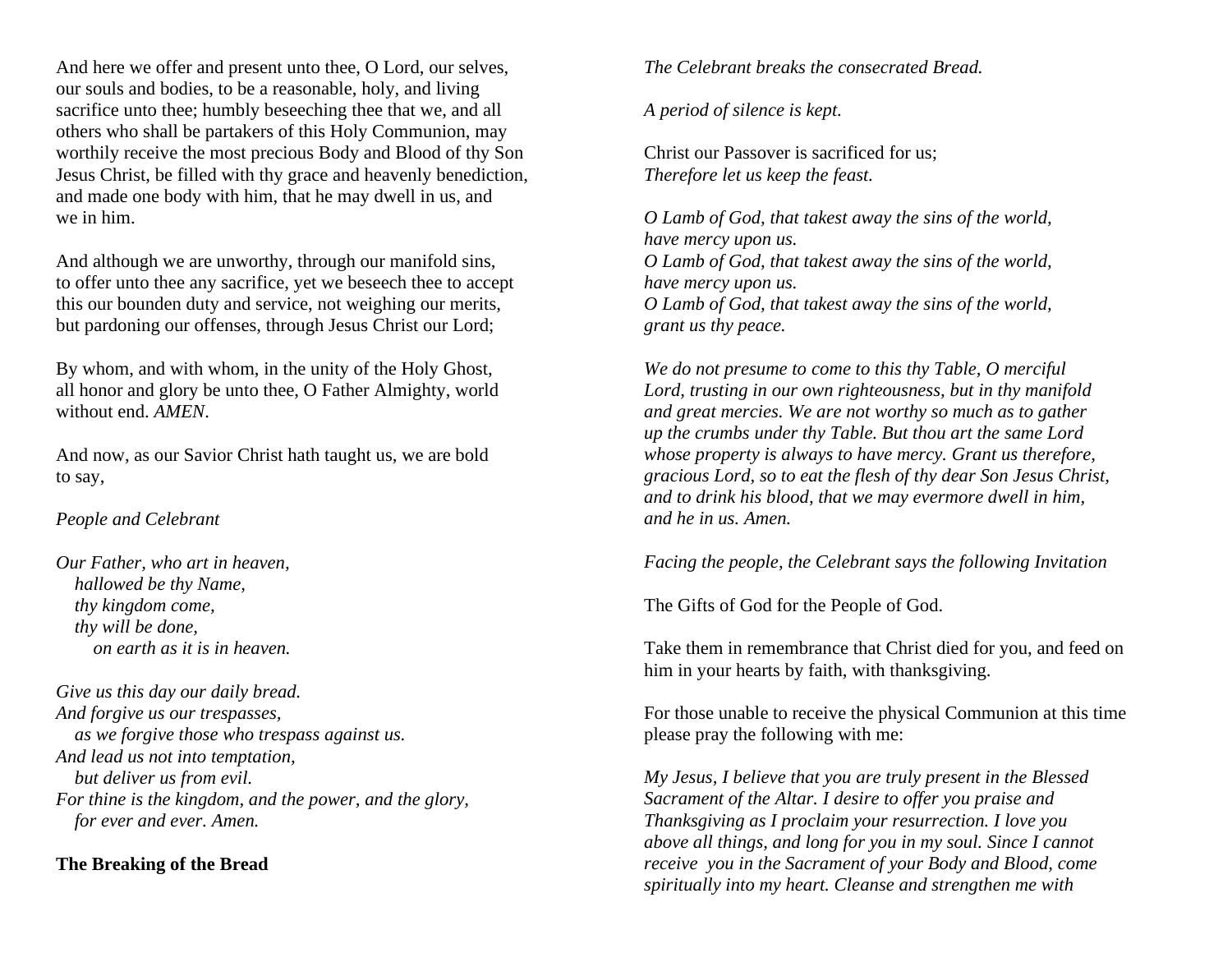*your grace, Lord Jesus, and let me never be separated from you. May I live in you, and you in me, in this life and in the life to come. Amen.*

#### **Hymn 655 O Jesus, I have promised**

1 O Jesus, I have promised to serve thee to the end: be thou for ever near me, my Master and my friend; I shall not fear the battle if thou art by my side, nor wander from the pathway if thou wilt be my guide.

2 O let me hear thee speaking in accents clear and still, above the storms of passion, the murmurs of self-will; O speak to reassure me, to hasten or control; O speak, and make me listen, thou guardian of my soul.

3 O Jesus, thou hast promised to all who follow thee, that where thou art in glory there shall thy servant be; and, Jesus I have promised to serve thee to the end; O give me grace to follow, my Master and my friend.

Let us pray.

#### *Celebrant and People*

*Almighty and everliving God, we most heartily thank thee for that thou dost feed us, in these holy mysteries, with the*

*spiritual food of the most precious Body and Blood of thy Son our Savior Jesus Christ; and dost assure us thereby of thy favor and goodness towards us; and that we are very members incorporate in the mystical body of thy Son, the blessed company of all faithful people; and are also heirs, through hope, of thy everlasting kingdom. And we humbly beseech thee, O heavenly Father, so to assist us with thy grace, that we may continue in that holy fellowship, and do all such good works as thou hast prepared for us to walk in; through Jesus Christ our Lord, to whom with thee and the Holy Ghost, be all honor and glory, world without end. Amen.*

#### **Blessing**

The peace of God, which passeth all understanding, keep your hearts and minds in the knowledge and love of God, and of his Son Jesus Christ our Lord; and the blessing of God Almighty, the Father, the Son, and the Holy Ghost, be amongst you, and remain with you always. Amen.

#### **Hymn 559 Lead us, heavenly Father, lead us**

1 Lead us, heavenly Father, lead us o'er the world's tempestuous sea; guard us, guide us, keep us, feed us, for we have no help but thee, yet possessing every blessing, if our God our Father be.

2 Savior, breathe forgiveness o'er us; all our weakness thou dost know; thou didst tread this earth before us; thou didst feel its keenest woe; yet unfearing, persevering, to thy passion thou didst go.

3 Spirit of our God, descending, fill our hearts with heavenly joy;